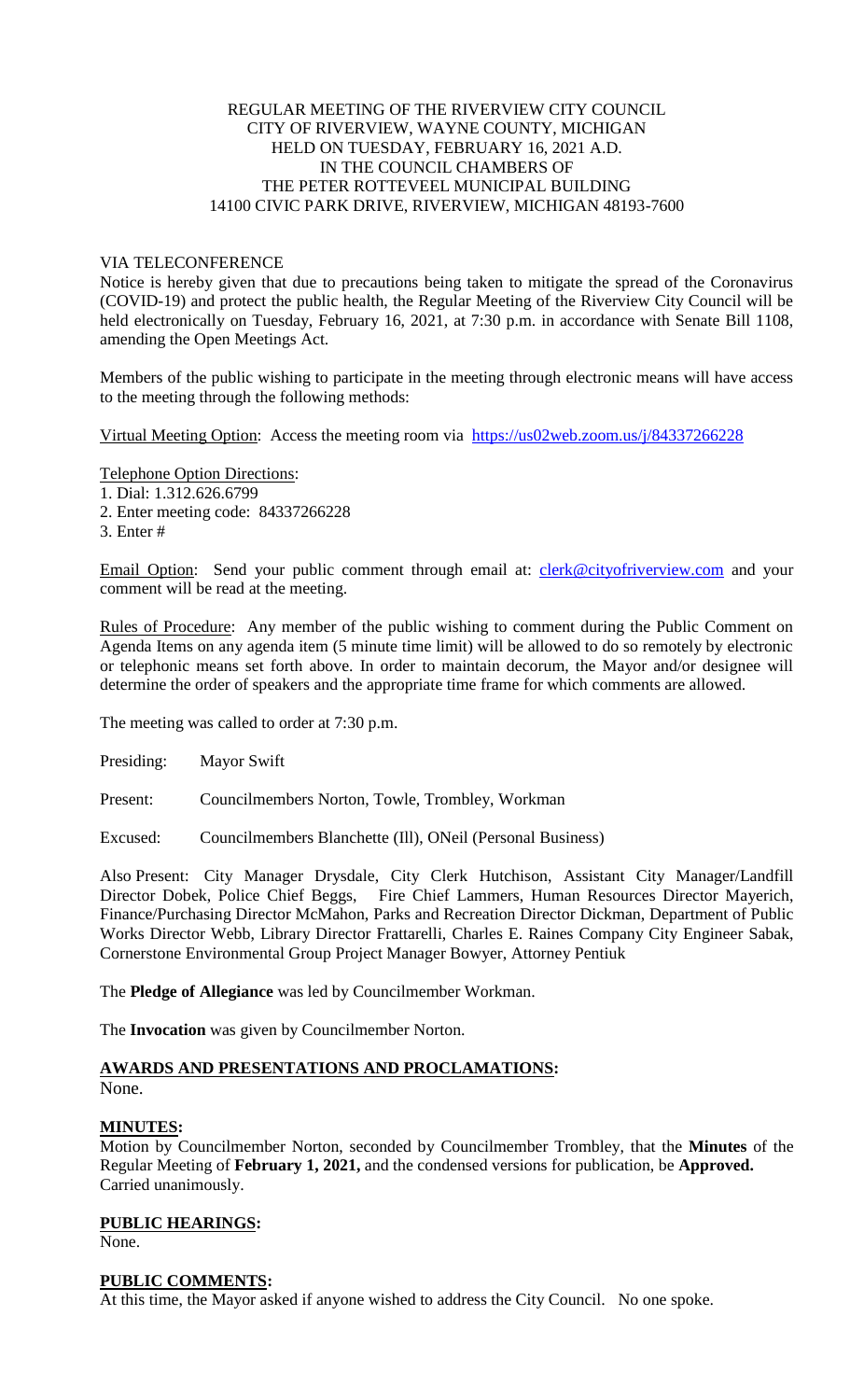## **ORGANIZATIONAL BUSINESS:**

Motion by Councilmember Towle, seconded by Councilmember Workman, that Mr. **Daniel Owens'** appointment to the **Local Officers' Compensation** Commission for an unexpired term to expire **October 1, 2025,** be Approved. Carried unanimously.

# **CONSENT AGENDA:**

Motion by Councilmember Towle, seconded by Councilmember Norton, that the **Consent Agenda** be Approved as follows:

- Approve Acceptance of a Federal **HAVA** (Help Americans Vote Act) **CARES Act Grant** in the amount of **\$2,647.50** which is fifty percent (50%) of the cost of the Purchase of an Absentee Counting Board **Tabulator**.
- Approve Sole Source Purchase of **Monster Grinder Rebuild** for **Longsdorf Liftstation** from **PWC Environmental** of Santa Ana, California, in the Amount of \$**36,620.45.**
- Authorize Solicitation of Bids for 2021 GCCS (**Gas Collection and Control System**) **Construction**; in concurrence with the Ad Hoc Landfill Committee at their meeting of February 8, 2021.
- Approve Budget Amendment as follows:

| Description                                  | Account Number  | Current<br>Appropriation | Amended<br>Appropriation | Amendment or<br>Change |
|----------------------------------------------|-----------------|--------------------------|--------------------------|------------------------|
| 2020/21 Land Preserve                        |                 |                          |                          |                        |
| <b>City Owned LFGTE Project</b>              | 596-526-994.205 | 25,000.00                | $63.000.00$              | 38,000.00              |
| Landfill Expansion - Preliminary Engineering | 596-526-994.084 | 150,000.00               | 175,000.00               | 25,000.00              |

JUSTIFICATION: To increase the city owned LFGTE project and the landfill expansion – preliminary engineering line items due to additional work authorizations from Tetra Tech for increased informational requests and regulatory work for the preparation of the Land Preserve expansion request submittal and public meeting as well as additional work required during the due diligence period of the RNG facility development.

Carried unanimously.

## **RESOLUTIONS:**

None.

A.

## **ADMINISTRATION:**

Motion by Councilmember Trombley, seconded by Councilmember Towle, that **Authorization** for **Additional Environmental Engineering Services** with **Cornerstone Environmental Group** (A Tetratech Company) in the Amount of **\$63,000.00**, be Approved**.**

| <b>Continuing Work Authorizations</b>      |                               |             |
|--------------------------------------------|-------------------------------|-------------|
| City Owned LFGTE Project                   | 596-526-994.205   \$38,000.00 |             |
| Landfill Expansion-Preliminary Engineering | 596-526-994.084               | 25,000.00   |
| <b>Total Continuing Work Authorization</b> |                               | \$63,000.00 |

Carried unanimously.

Motion by Councilmember Towle, seconded by Councilmember Norton, that the **Amendment** to **Metro ACT Right-Of-Way Permit** with **Crown Castle Fiber, LLC** formerly known as **Fibertech Networks**, **LLC**, to **Modify Exhibit A**, be Approved.

Carried unanimously.

## **ORDINANCES:**

None.

## **OTHER BUSINESS:**

Motion by Councilmember Towle, seconded by Councilmember Trombley, that the Clerk be Authorized to give the **First Reading**, by title only, of Proposed **Ordinance 720** – Amend Chapter 14, "Businesses", by the addition of **Mobile Food Vending Units** to be allowed and regulated in the City. Carried unanimously.